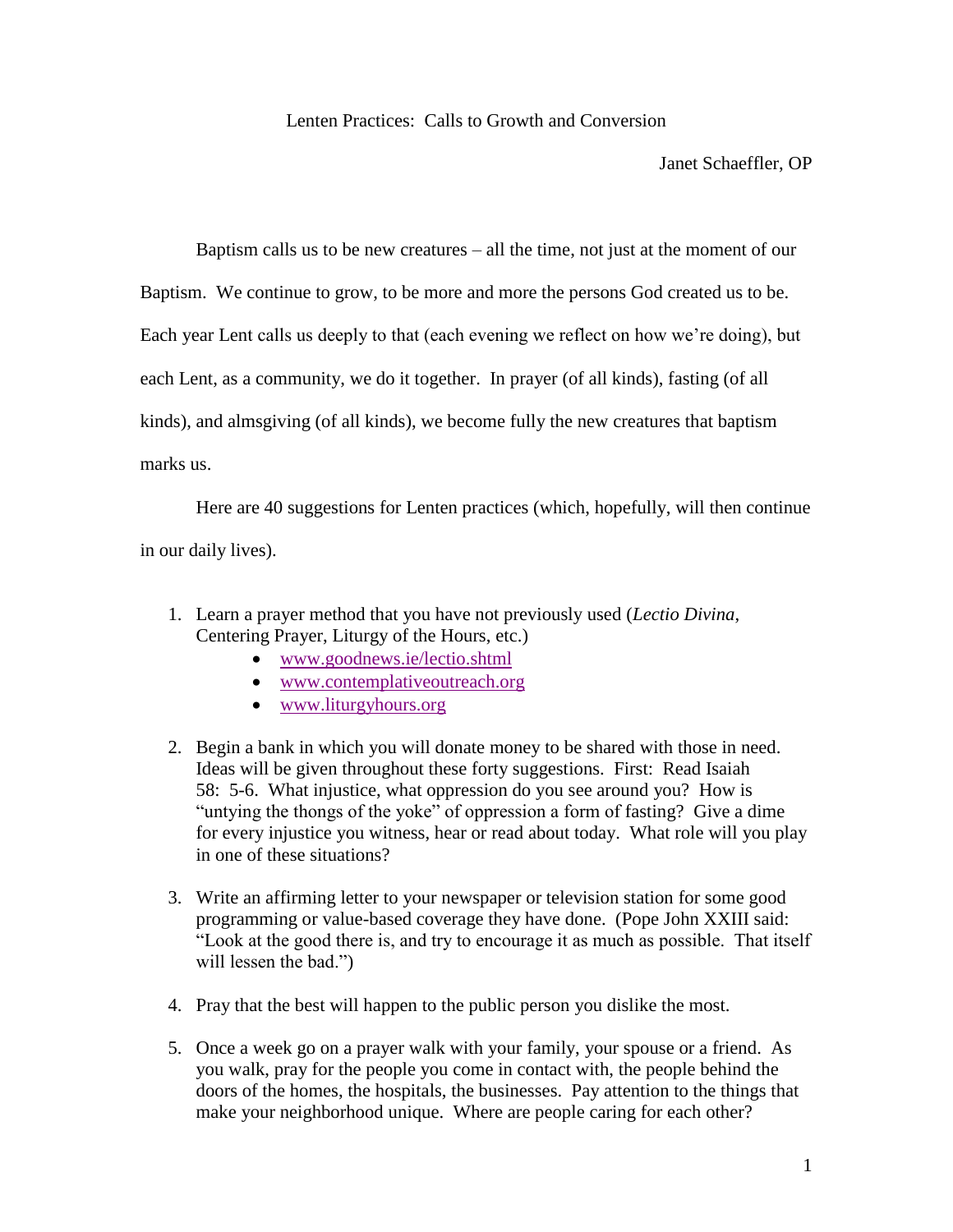Because we are often in cars, this time of walking may slow us down and help us to notice and pray for people and things we don't usually notice.

- 6. Compliment the person who you think needs it the least.
- 7. Start your day by reflecting on the day's Scripture readings. For help:
	- The U.S. bishops' website<http://www.usccb.org/bible/readings>
	- [www.dailygospel.org](http://www.dailygospel.org/) will email you the Gospel reading each morning
	- [www.creighton.edu/CollaborativeMinistry/daily.html](http://www.creighton.edu/CollaborativeMinistry/daily.html)
	- [www.goodnews.ie](http://www.goodnews.ie/)
- 8. The desert is a place where we are stripped of distractions. Give a dime for every TV program that you watch for the next three days. Give a penny for every commercial that you see.
- 9. Try to go for a week without mentioning the weather; find other topics of conversation, especially those which will show that you are interested in your conversation partner as a person.
- 10. Pick a day a week (or every two weeks) to fast from TV (or from a program that you think you can't do without. In today's culture, television has become our story-teller, rather than family members (or our Scripture). Spend time with these story-tellers.
- 11. Look for the good. Take time to see the good in your life: family, friends, neighbors, co-workers. Find one good thing each day of Lent. Tell that person one way he/she shows you the goodness of God.
- 12. Fast from self-criticism. Sometimes the worst enemy of our own spiritual growth is the harsh way we speak to ourselves. Spend time this Lent realizing that you are a beloved child of God. Speak kindly to yourself.
- 13. Check some of the websites that encourage a simplicity of lifestyle:
	- Affluenza: [www.affluenza.org](http://www.affluenza.org/)
	- Simple Living: [www.simpleliving.org](http://www.simpleliving.org/)
	- 50 Ways to Challenge Over-Commercialism: <http://www.earthhealing.info/fifty.htm>
	- New American Dream: [http://www.newdream.org](http://www.newdream.org/)
	- Simple Living: <http://home.nwciowa.edu/andres/simpleliving.htm>
- 14. Give a dime for each unused appliance, toy and article of clothing in your home. Why do we sometimes buy things we don't really need?
- 15. Two meals per day. Most of the world survives on two meals per day or less. Fasting by eating less attempts to balance what we really need and what is excess.
- 16. Eat with family. Make family meals a priority during this Lent. More than sharing food happens during meals. Meaning, difficulties, and joys are shared.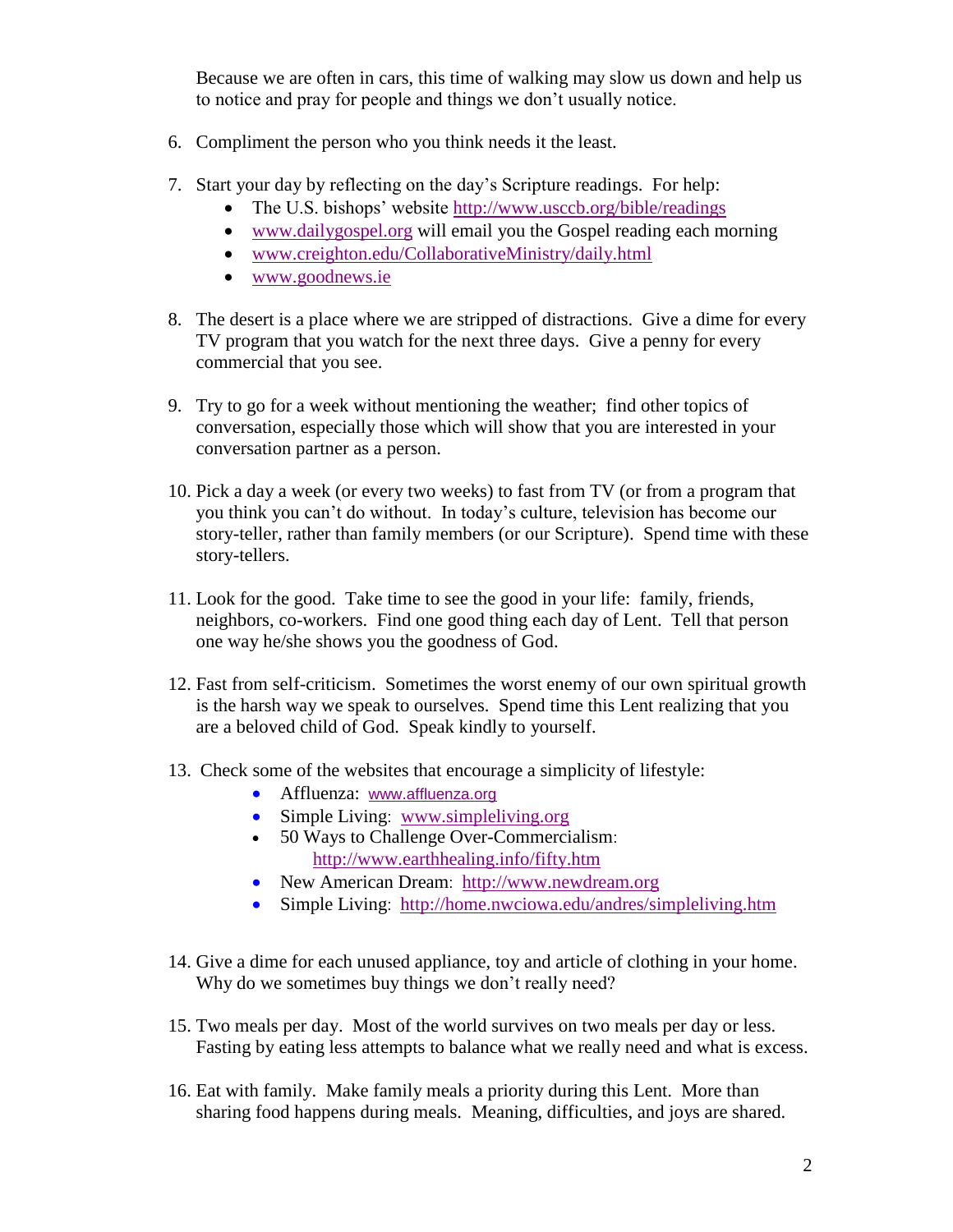Bonds are created and relationships are strengthened. Fast from fast food and eating on the run.

- 17. The father of the prodigal son planned a joyous feast when his younger son returned home. How do you give thanks for the children in your extended family? Pray for the well-being of all children of the world. Give a quarter for every child you see today.
- 18. Connect with our larger family. Learn about the saints; today we have a number of books and websites that help us become acquainted with those who have gone before us:
	- *Saints for Every Occasion: 101 of Heaven's Most Powerful Patrons* by Thomas J. Craughwell (Stampley Enterprises, 2001)
	- *My Life with the Saints* by James Martin, SJ (Loyola Press, 2006)
	- *Blessed Among All Women: Women Saints, Prophets, and Witnesses for our Time* by Robert Ellsberg (Crossroad Publishing, 2007)
	- *Lives of the Saints: From Mary and St. Francis of Assisi to John XXIII and Mother Teresa* by Richard P. McBrien (HarperOne, 2006)
	- [www.AmericanCatholic.org/Features/SaintofDay](http://www.americancatholic.org/Features/SaintofDay)
- 19. Reach out: who needs you? Phone a lonely person to share a friendly "hello" and to listen for a few minutes; volunteer to cook for senior citizens or someone who is grieving; deliver Meals on Wheels; is there someone in your parish who needs a ride to church each weekend?
- 20. Philo of Alexandria said, "Be kind, for everyone you meet is fighting a great battle." Choose one person a day (or week) to do something (small or large, anonymously or not) to make their day a little brighter.
- 21. Whenever you sit down at your computer (first thing at work or at the end of the day), try a ten-minute prayer based on the spiritual exercises of St. Ignatius at www.sacredspace.ie.
- 22. Fast from gossip. Avoid listening to gossip and refuse to pass it on.
- 23. "Look up at the sky, and count the stars, if you can." (Genesis 15:5) Give a nickel for each star you can count tonight.
- 24. Thank God. Each night before going to bed, write down at least four things for which you are grateful. Being grateful is the basis of all we are as a Eucharistic people.
- 25. Brother David Steindl-Rast quoted in *I Will Not Die an Unlived Life* (by Dawna Markova) says, "The antidote to exhaustion may not be rest. It may be wholeheartedness. You are so exhausted because of all the things you are doing are just busyness." What two things could you stop during this Lent that "are just busyness?"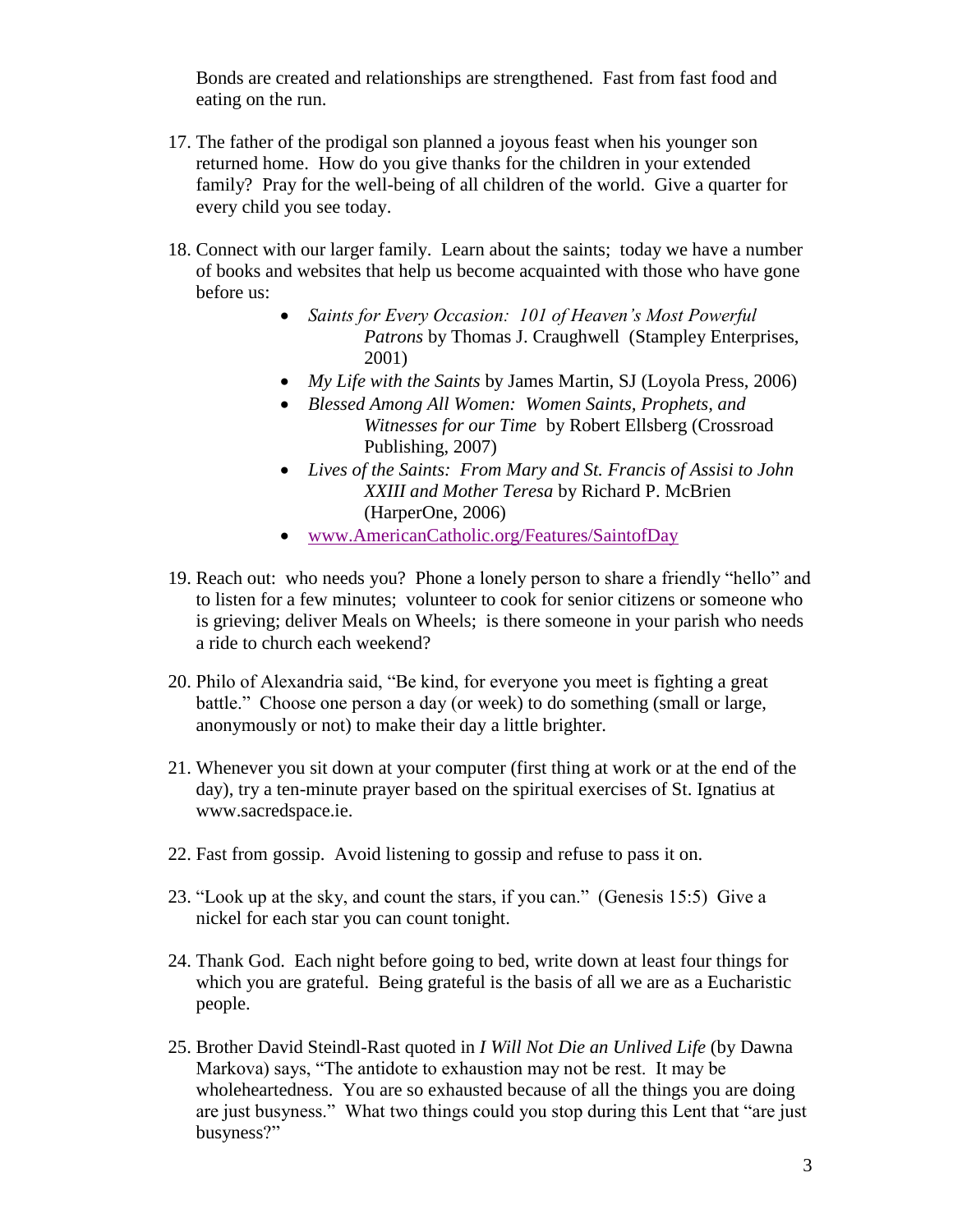- 26. Prayer for peace pervades our prayer all year long; during Lent it can spread throughout all our resolutions and practices. Three prayer resources from the USCCB (United States Catholic Conference of Bishops) are: A Rosary for Peace, A Scriptural Rosary for Justice and Peace, and a Prayer for Peace. These are available at 1-800-235-8722 or [www.usccbpublishing.org.](http://www.usccbpublishing.org/)
- 27. Is there some unnecessary work you can give up in order to have more time for people?
- 28. In his book, *Praying By Hand* (HarperSanFrancisco, 1991), Fr. Basil Pennington suggests five decades of the rosary to reflect contemporary social justice concerns: Jesus Feeds the Hungry; Jesus Heals the Sick; Jesus Respects Women; Jesus Reaches Out and Touches Outcasts; and Jesus Honors the Despised. As we pray the Joyful, Sorrowful, Luminous and Glorious Mysteries, use these mysteries to meditate and pray the rosary, reflecting on social justice concerns for our world today.
- 29. Study the principles of Catholic Social Teaching, and let your voice be heard:
	- Write letters to advocate for programs to address hunger issues through Bread for the World ([www.bread.org\)](http://www.bread.org/).
	- Write letters to advocate for human rights through Amnesty International ([www.amnesty.org](http://www.amnesty.org/) or [www.amnestyusa.org\)](http://www.amnestyusa.org/). Amnesty International works for human rights, especially in campaigns to end the death penalty, to abolish torture, to stop violence against women, to protect the right to food, and to stop weapons proliferation.
	- Write letters to television executives (and sponsors of television programs) asking that they seriously look at the violence that is promoted on television programming today.
- 30. Prayer Book. Purchase a book with blank pages or make one with a page for each day of Lent. Journal in your book each day. Copy something you want to remember, write your own prayers, draw your thoughts, etc.
- 31. Write letters. Notice advertising that exploits poor people. Write to the company/business expressing your awareness and disapproval.
- 32. This year we are hearing proclaimed the Gospel of Mark at liturgy. During your quiet prayer time during Lent read the entire Gospel of Mark, jotting down all the questions which Jesus asks. Which question(s) speak to you right now? Which one(s) do you think Jesus is asking you?
- 33. If you always participate in liturgy at the same time each weekend (Saturday evening, 8:30 am or 12 noon), you might try participating in a different one a few times during Lent. You might meet some new friends in your parish, get the feeling of your parish liturgies at another "time slot." You might even visit another parish in your vicariate or another part of the archdiocese.